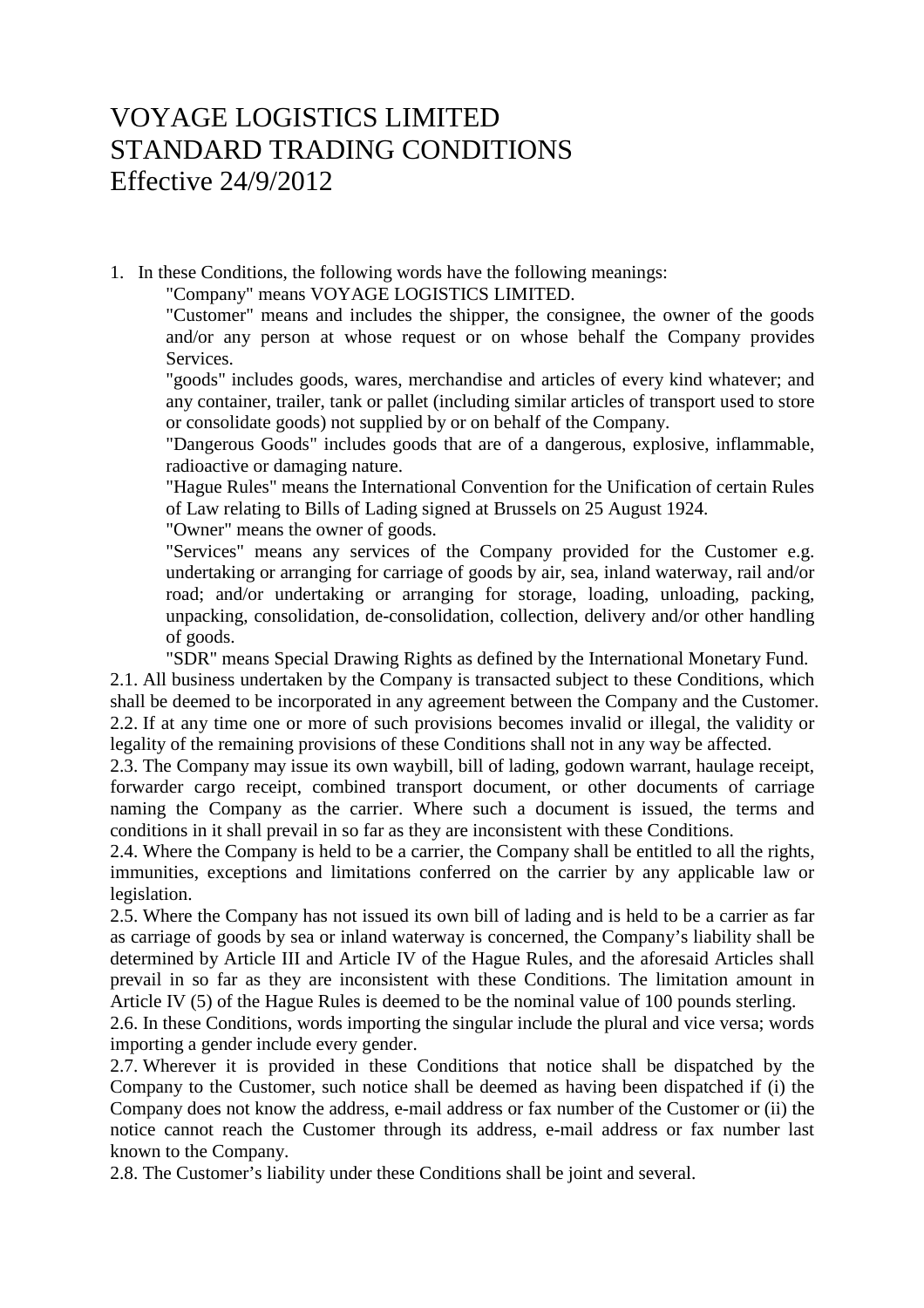3. The Customer entering into any business with the Company warrants to the Company that the Customer is the Owner or it is authorized to accept these Conditions not only for itself but also for the Owner.

- 4. The Customer further warrants that:
	- a. all the goods have been properly and sufficiently packed and that the Company has no liability for any loss of, damage to or any other claims relating to the goods which are improperly or insufficiently packed; and
	- b. the goods are fit and suitable for the carriage, storage and any other handling in accordance with the Customer's instructions; and
	- c. it shall fully comply with applicable laws and regulations of ports, airports, Customs or other authorities.

5.1. The Customer shall indemnify the Company against all claims, liability, losses, damage, costs and expenses (including but not limited to loss of and/or damage to any aircraft, container and/or vessel) arising out of the Company acting in accordance with the Customer's instructions, or arising from a breach of warranty or obligation on the part of the Customer, or arising from the inaccurate information or the insufficient instructions provided by the Customer, or arising from the mistake, negligence or wilful default of the Customer.

5.2. The Customer undertakes that no claim shall be made against any employee, agent or sub-contractor of the Company if such claim imposes upon them any liability in connection with any Services provided by the Company. If any such claim should nevertheless be made, the Customer shall indemnify the Company against all consequences. Every such employee, agent and sub-contractor shall have the benefit of all the terms herein benefiting the Company as if such terms were expressly provided for his or its benefit. For these purposes, the Company contracts for itself and also as agent and trustee for each such employee, agent and sub-contractor.

5.3. The Customer shall defend, indemnify and hold harmless the Company from and against all claims, costs and demands whatsoever and by whomsoever made or preferred in excess of the liability of the Company under the terms of these Conditions, and such indemnity shall include all claims, costs and demands arising from the negligence or mistake of the Company or from the mistake, negligence, wilful default or deliberate wrongdoing of the Company's employee, agent or sub-contractor.

5.4. The Customer shall defend, indemnify and hold harmless the Company in respect of any General Average claim and any Salvage claim that may be made against the Company, and the Customer shall provide such security as may be required by the Company. All goods shall be subject to a lien for General Average and/or Salvage security. If the Customer fails to provide General Average and/or Salvage security acceptable to the Company within 14 days after notice has been dispatched to the Customer's address, e-mail address or fax number last known to the Company, the goods may be sold by public auction or private treaty or may be disposed of at the sole discretion of the Company at the expense of the Customer, and the proceeds if any (net of the expenses in connection with such sale) shall be applied in satisfaction of General Average and/or Salvage contribution. In case the Customer does not receive the notice dispatched by the Company asking the Customer to provide General Average and/or Salvage security, such shall not affect the Company's aforesaid right to sell or dispose of the goods. The Customer is responsible for payment of all costs and expenses (including but not limited to storage costs and demurrage charges) being incurred when the goods are being liened for General Average and/or Salvage security.

6. Except under special arrangements previously made in writing, the Customer warrants that the goods are not Dangerous Goods, nor are goods of comparable hazard, nor are goods otherwise likely to cause damage. Should the Customer nevertheless deliver any such goods to the Company or cause the Company to handle any such goods otherwise than under special arrangements previously made in writing, then whether or not the Company is aware of the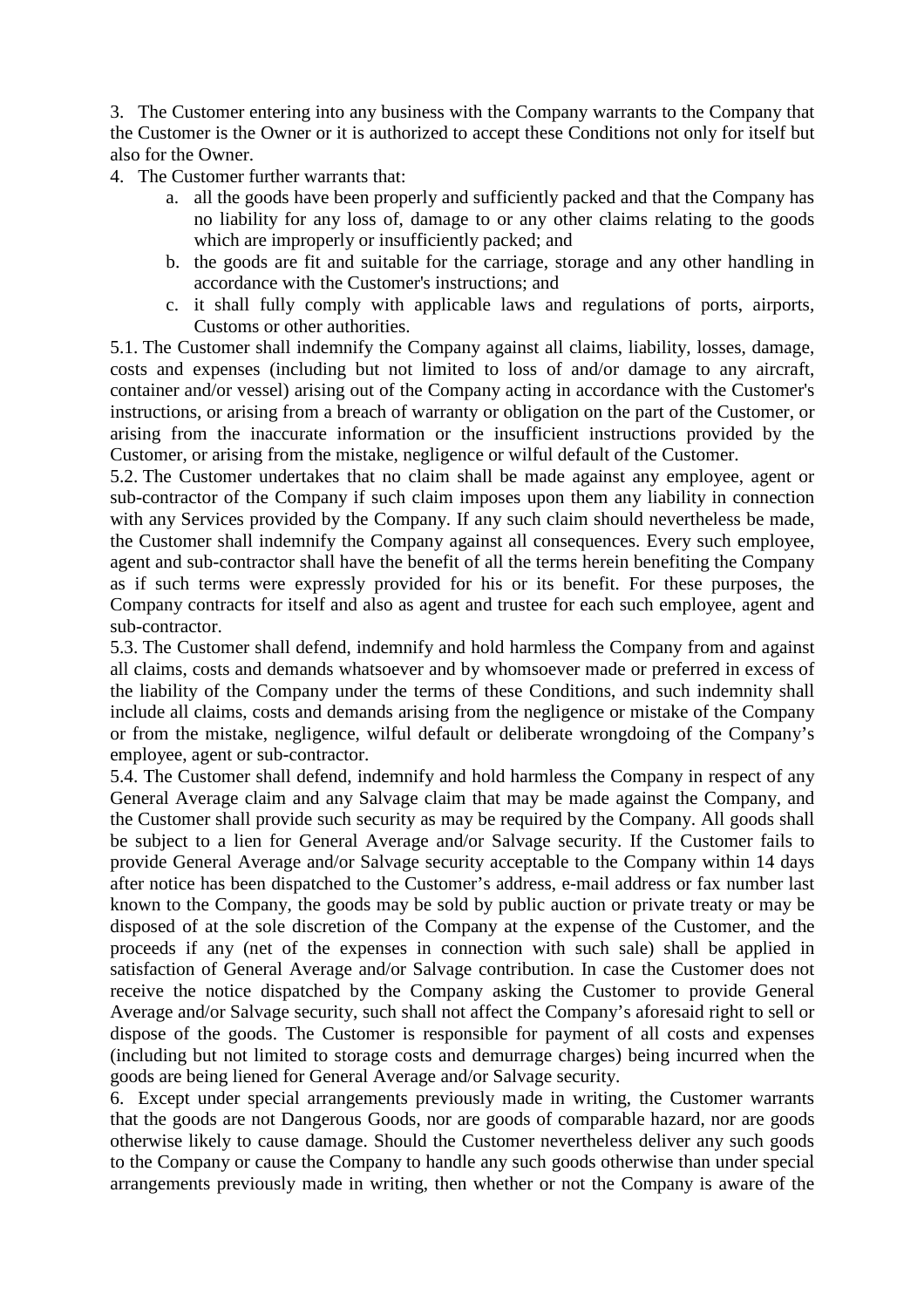nature of such goods, the Customer shall be liable for all expenses, losses or damage whatsoever caused by or to or in connection with such goods and howsoever arising, and shall indemnify the Company against all penalties, claims, damages, costs, expenses and any other liability whatsoever arising in connection with such goods, and such goods may be destroyed or otherwise dealt with at the risk and expenses of the Customer or the Owner in the sole discretion of and without any liability to the Company. If such goods are handled by the Company under arrangements previously made in writing, they may nevertheless be destroyed at the risk and expenses of the Customer or the Owner in the sole discretion of and without any liability to the Company on account of risk to other goods, property, life or health. The goods that are likely to cause damage include goods that are likely to encourage vermin or other pests.

7. Except under special arrangements previously made in writing, the Company will not deal with bullion, bank notes, coins, cheques, bonds, negotiable documents and securities, precious stones, precious metal objects, jewellery, valuables, antiques, valuable works of art, livestock or plants. Should the Customer nevertheless deliver any such goods to the Company or cause the Company to handle any such goods otherwise than under special arrangements previously made in writing, the Company shall be under no liability whatsoever in connection with such goods (including any loss, damage, misdelivery, misdirection or delay howsoever caused) and notwithstanding that the value of any such goods may be shown, declared or indicated on any documents accompanying such goods.

8.1. If delivery of the goods is not taken by the Customer or the Owner at the time and place when and where delivery should be taken, the Company shall be entitled (but is not obliged) to store the goods at the sole risk of the Customer and the Owner, whereupon any liability which the Company may have in respect of the goods stored as aforesaid shall wholly cease and the cost of such storage shall be paid by the Customer to the Company.

8.2. The Company is entitled (but not obliged) to sell by public auction or private treaty or to dispose of all goods which in the opinion of the Company cannot be delivered either because the consignee's address is incorrect or because the goods are not collected or accepted by the Customer within 14 days after notice has been dispatched to the Customer's address, e-mail address or fax number last known to the Company. In case the Customer does not receive the notice dispatched by the Company asking the Customer to take delivery of the goods, such shall not affect the Company's aforesaid right to sell or dispose of the uncollected goods. The Customer shall pay all costs and expenses (including but not limited to storage costs and demurrage charges) incurred in connection with the storage and the sale and/or disposal of the goods.

8.3. All goods and documents relating thereto shall be subject to a particular and general lien for monies due in respect of such goods, or for any particular or general balance or other monies due from the Customer to the Company. If any such monies due to the Company are not paid within 14 days after notice has been dispatched to the Customer's address, e-mail address or fax number last known to the Company, the goods may be sold by public auction or private treaty or may be disposed of at the sole discretion of the Company at the expense of the Customer, and the proceeds if any (net of the expenses in connection with such sale) shall be applied in satisfaction of such debts, and the Company shall not be liable for any reduction in value received on the sale of the goods, nor shall the Customer be relieved from the liability of any outstanding debts merely because the goods have been sold or disposed of. In case the Customer does not receive the notice dispatched by the Company asking the Customer to pay the outstanding monies, such shall not affect the Company's aforesaid right to sell or dispose of the goods. The Customer is responsible for payment of all costs and expenses (including but not limited to storage costs and demurrage charges) being incurred when the goods are being liened.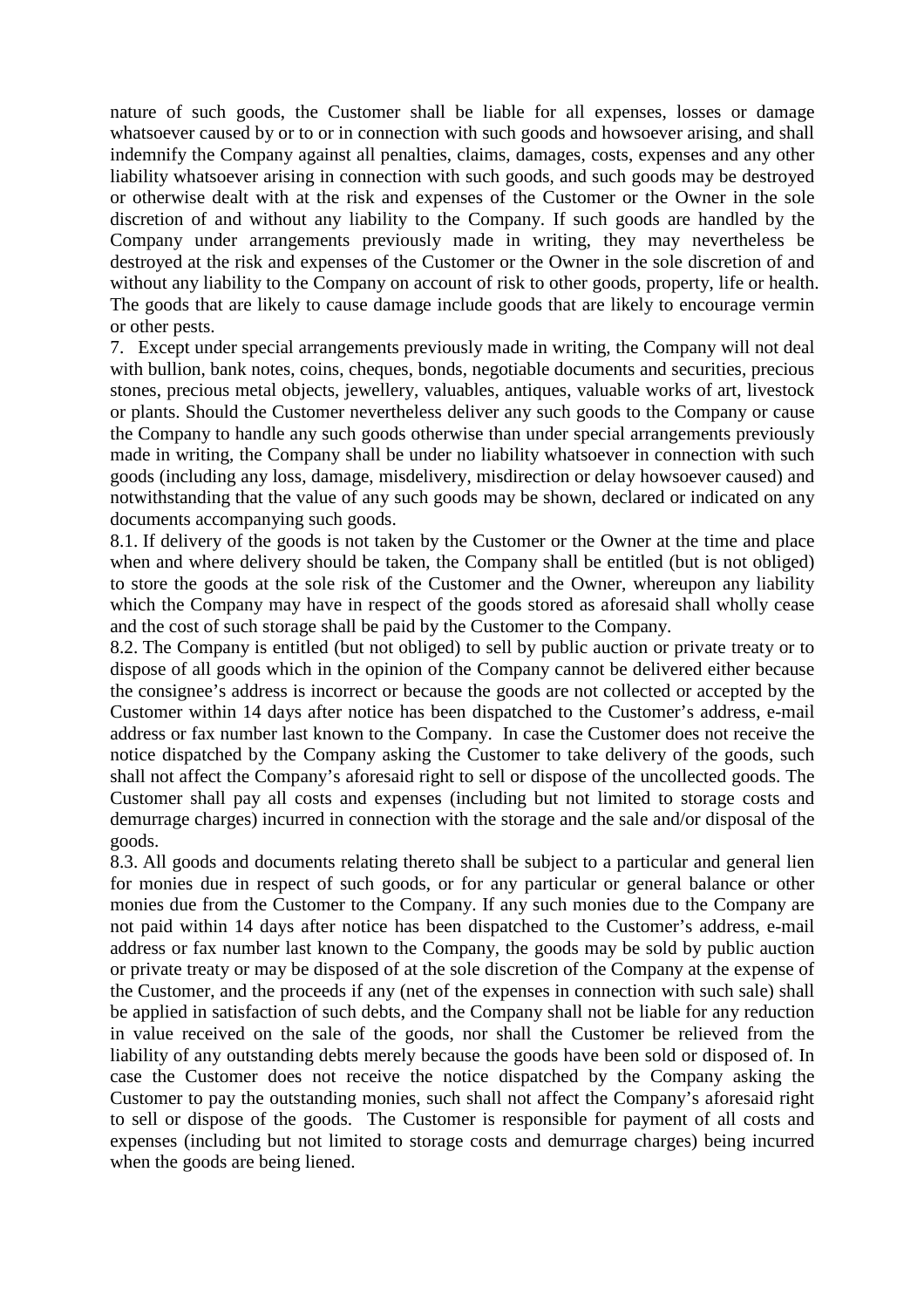9.1. The Customer shall pay to the Company all sums immediately when due without deduction on account of any claim, counterclaim or set-off. Payment to the Company is due as soon as an invoice is rendered to the Customer. For any amount unpaid within 30 days from the date of the invoice, the Company shall be entitled to interest from the date of the invoice until payment at 2% per month.

9.2. If the shipment is on the freight collect basis but the consignee does not take delivery of the goods within 14 days from the date of the goods' arrival at the place of delivery, the Customer shall be responsible for payment of all the outstanding freight charges, and costs and expenses (including but not limited to storage costs and demurrage charges) incurred until the goods are duly delivered or are sold or disposed of as per Clauses 8.2 and/or 8.3.

10.1. The Company shall be entitled to sub-contract on any terms to any agents or subcontractors the whole or any part of the Services whatsoever undertaken by the Company.

10.2. The Company reserves to itself absolute discretion as to the means, the manner, the routes and the procedures to be followed in the performance of the Services including the carriage, the storage and the other handling of the goods. The Company has liberty to use any means, routes or procedures, including using any vessel or stowing the goods on or under deck. Anything done in accordance with the aforesaid discretion or liberty shall not be a deviation of whatsoever nature or degree.

11. If there is any loss, damage, deterioration, non-compliance or miscompliance of instructions, non-delivery, misdelivery (other than the ones described in Clauses 12.1 and 12.2), unauthorised delivery or misdirection of or to or in connection with the goods that arises from the negligence or mistake of the Company or that arises from the negligence, mistake, wilful default or deliberate wrongdoing of the Company's employee, agent or subcontractor, the Company shall be liable for any claim relating to the aforesaid incident. However, the Company's aforesaid liability shall not exceed a total of 2 SDR per kilogram of the gross weight of that part of the goods in respect of which a claim arises.

12.1. If there is any misdelivery of goods without production of Bill of Lading negligently or deliberately done by the Company's employee, agent or sub-contractor that has no instruction or prior approval of the Company, the Company shall be liable for any claim relating to the aforesaid misdelivery of goods. However, the Company's aforesaid liability shall not exceed a total of 2 SDR per kilogram of the gross weight of that part of the goods misdelivered.

12.2. If the Company's employee, agent or sub-contractor negligently or deliberately misdelivers the goods to a person (not entitled to receive the goods) without the Company's instruction or prior approval, the Company shall be liable for any claim relating to the aforesaid misdelivery of goods. However, the Company's aforesaid liability shall not exceed a total of 2 SDR per kilogram of the gross weight of that part of the goods misdelivered.

13. Notwithstanding any other terms in these Conditions to the contrary but subject to Clauses 2.3 and 2.5, the Company shall not be liable for any claim relating to:

- a. any delay, goods shut out or off loaded, goods' departure or arrival time; or
- b. any special, incidental, indirect, consequential or economic loss (including but not limited to loss of market, profit, tax, tax return, revenue, business or goodwill); or
- c. any loss, damage, expense or cost arising from fire, flood, storm, typhoon, explosion, port or airport congestion, deviation, strike, lock out, stoppage or restraint of labour

even if the aforesaid incident arises from the negligence or mistake of the Company or from the negligence, mistake, wilful default or deliberate wrongdoing of the Company's employee, agent or sub-contractor. However, if the Company is still legally held liable for the aforesaid claim despite the aforesaid provision, the Company's liability shall not exceed a total of 2 SDR per kilogram of the gross weight of that part of the goods in respect of which the claim arises.